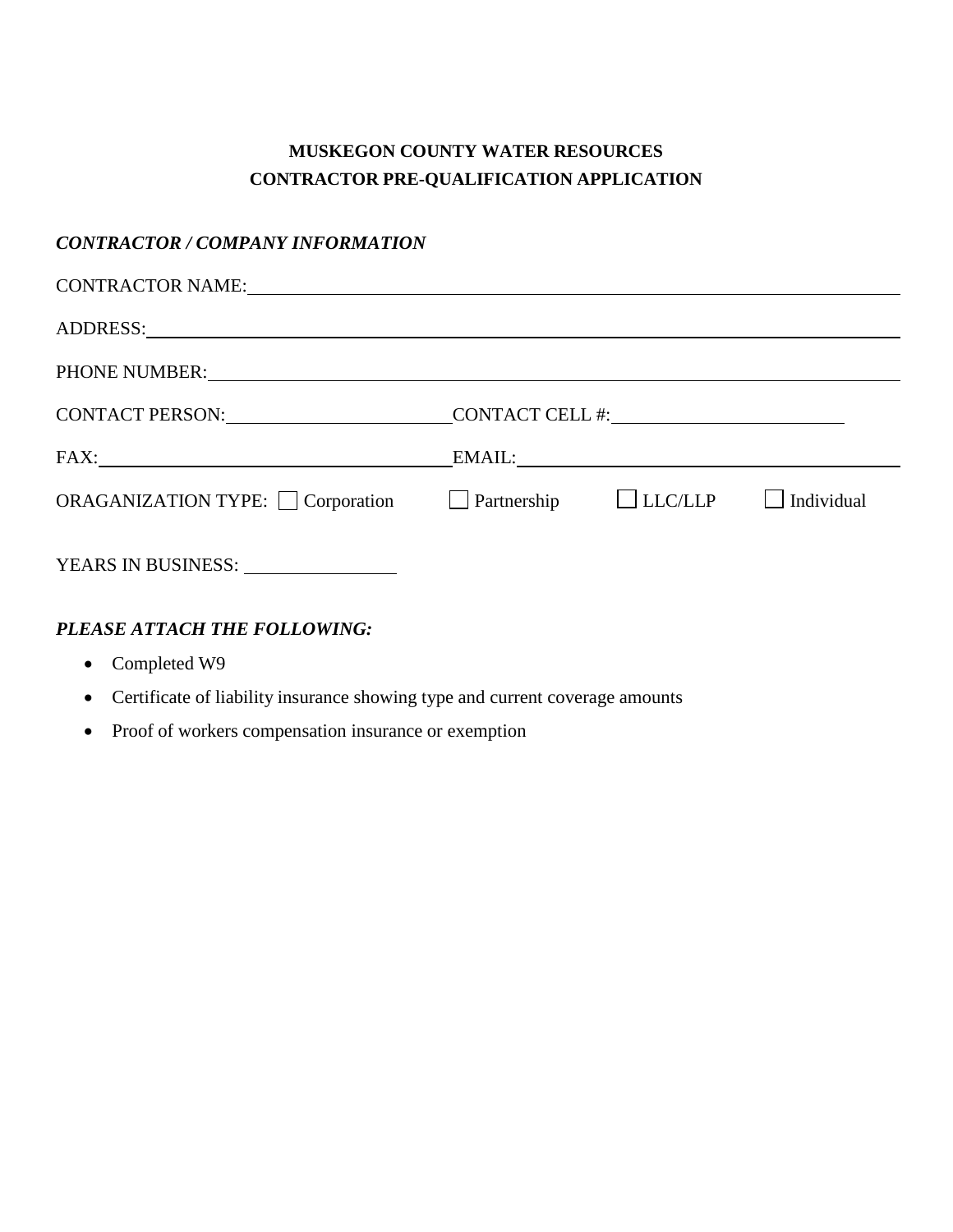### *EQUIPMENT OWNED:*

Please check the pieces of equipment in each category that you own:

| Mini Excavator (Under 12k #)                           | Lead Dump Trailer                 |
|--------------------------------------------------------|-----------------------------------|
| Medium Excavator (12k to 30k#)                         | Single Axle Dump Truck            |
| Large Excavator (Over 30k #)                           | Tandem/Tri-axle Dump Truck        |
| Long Reach Excavator                                   | <b>Equipment Tag Trailer</b>      |
| Excavator Mounted Brush Mower (Mini/Med. Excavator)    | <b>Gravel Train</b>               |
| <b>Excavator Mounted Brush Mower (Large Excavator)</b> | <b>Field Tile Trencher</b>        |
| Dragline (Under 3/4 yard)                              | <b>Trench Box</b>                 |
| Dragline $(3/4 \text{ yard or larger})$                | <b>Straw Mulcher</b>              |
| <b>Tractor Backhoe</b>                                 | Dewatering Pumps (larger than 3") |
| Skid Steer Loader                                      | Dewatering Well Points            |
| <b>Rubber Tired Loader</b>                             | Wood Chipper                      |
| Farm Tractor/Landscape Tractor                         | <b>Sewer Vacuum</b>               |
| Dozer                                                  | Hydro-seeder                      |
| Semi-tractor/Lowboy                                    | Steel Sheet Piling (Over 10')     |

Additional equipment you currently own that is not listed above:

#### *REFERENCES/CREDENTIALS:*

Please list at *minimum* 3 organizations/municipalities/individuals you are currently working for or have worked for in the past year. In addition, list a contact person, their title, and a number that they can be reached at.

1.

- 2.
- 3.
- 4.
- 
- 5.
- 6.